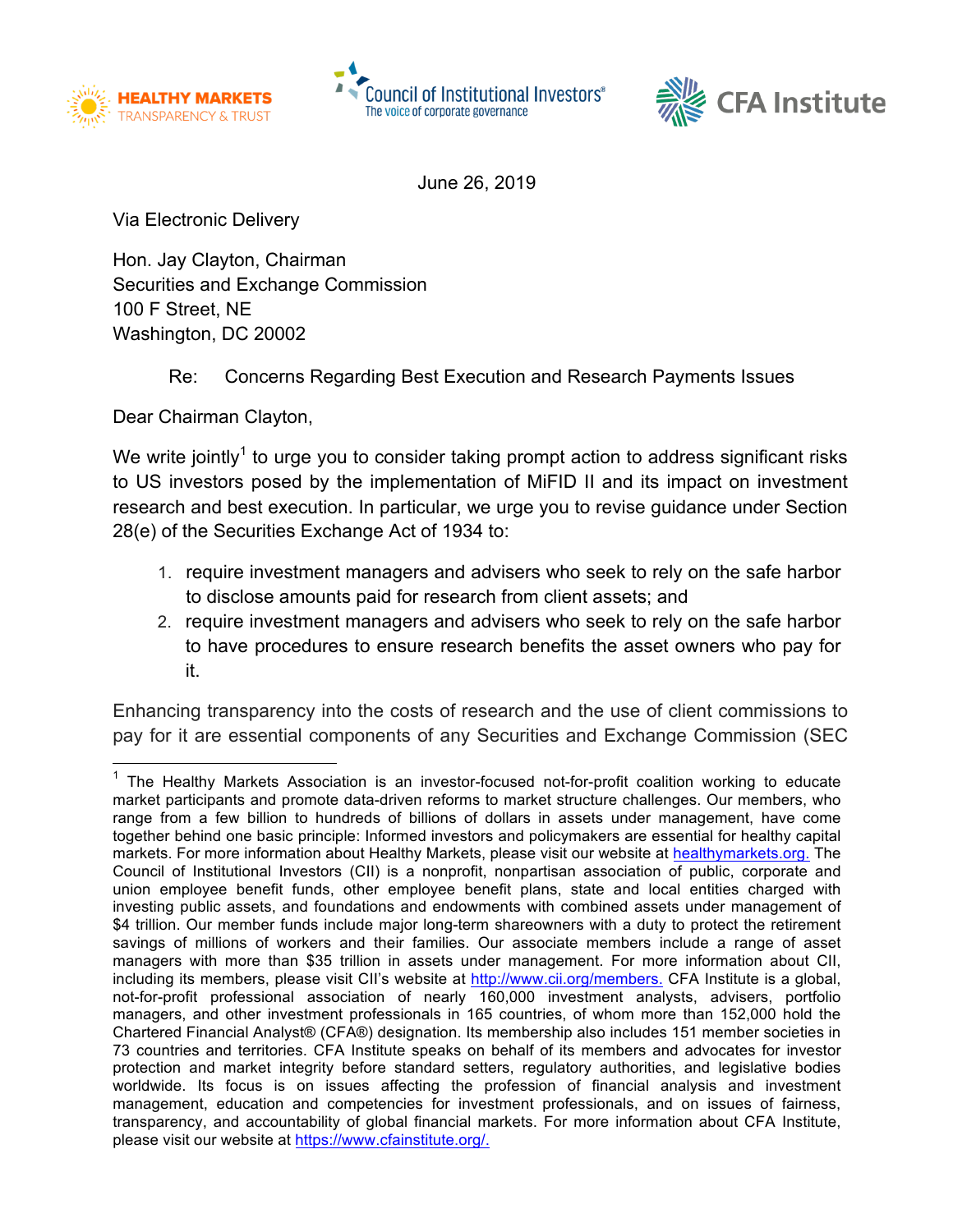or Commission) response to MiFID II. Failure by the Commission to address these concerns will continue to put US investors at significant risk.<sup>2</sup>

## *Transparency To Asset Owners*

Each of our organizations has called for greater transparency into soft dollar research payments for years. For example, in 1998, the Council of Institutional Investors instituted a policy that:

> [l]ike any other expense of the plan, trading costs need to be managed to minimize the cost and ensure that maximum value is received. But current brokerage industry practices of bundled pricing for services make it difficult to break out the exact costs of services (for trade execution, research or other things), may be antithetical to the fiduciary obligation of obtaining best execution, and hold too much potential for conflicts of interest and abuses.

> We support and urge full unbundling of pricing for investment management, brokerage and research services, so that institutional investors can purchase and budget for these services as they do any other expense of the plan.<sup>3</sup>

Similarly, the CFA Institute has long had a policy that:

[i]t is the duty of investment managers to seek best execution for their clients, to ensure that any benefits accruing from the payment of commission fees beyond execution costs belong to the clients, and to inform their clients about how the benefits derived from those execution costs are invested.<sup>4</sup>

Our members, who regularly work as fiduciaries for US retirement funds, endowments, foundations, and other asset owners, frequently do not know how much of their own assets are being used to pay for investment research, nor can they be confident that the research they are buying even benefits their funds. While other parts of the developed

 $2$  If the Commission were to separately consider a potential exemption from the Advisers Act to permit broker-dealer research providers to accept "hard dollars" for research without having to register as investment advisers, we urge you to carefully review the contours of such exemption so that it does not materially weaken the protections afforded by the Act. Further, such a change would still not provide asset owners with transparency into how their assets may be used to pay for research.

<sup>3</sup> Council of Institutional Investors, *Policies on Other Issues, Guiding Principles for Trading Practices, Commission Levels, Soft Dollars and Commission Recapture*, Mar. 31, 1998, *available at* 

<sup>&</sup>lt;sup>4</sup> CFA Institute, Investment Management Policies: Fair Dealing. Accord, CFA Institute, Soft Dollar *Standards: Guidance for Ethical Practices Involving Client Brokerage*, at 8, 2011.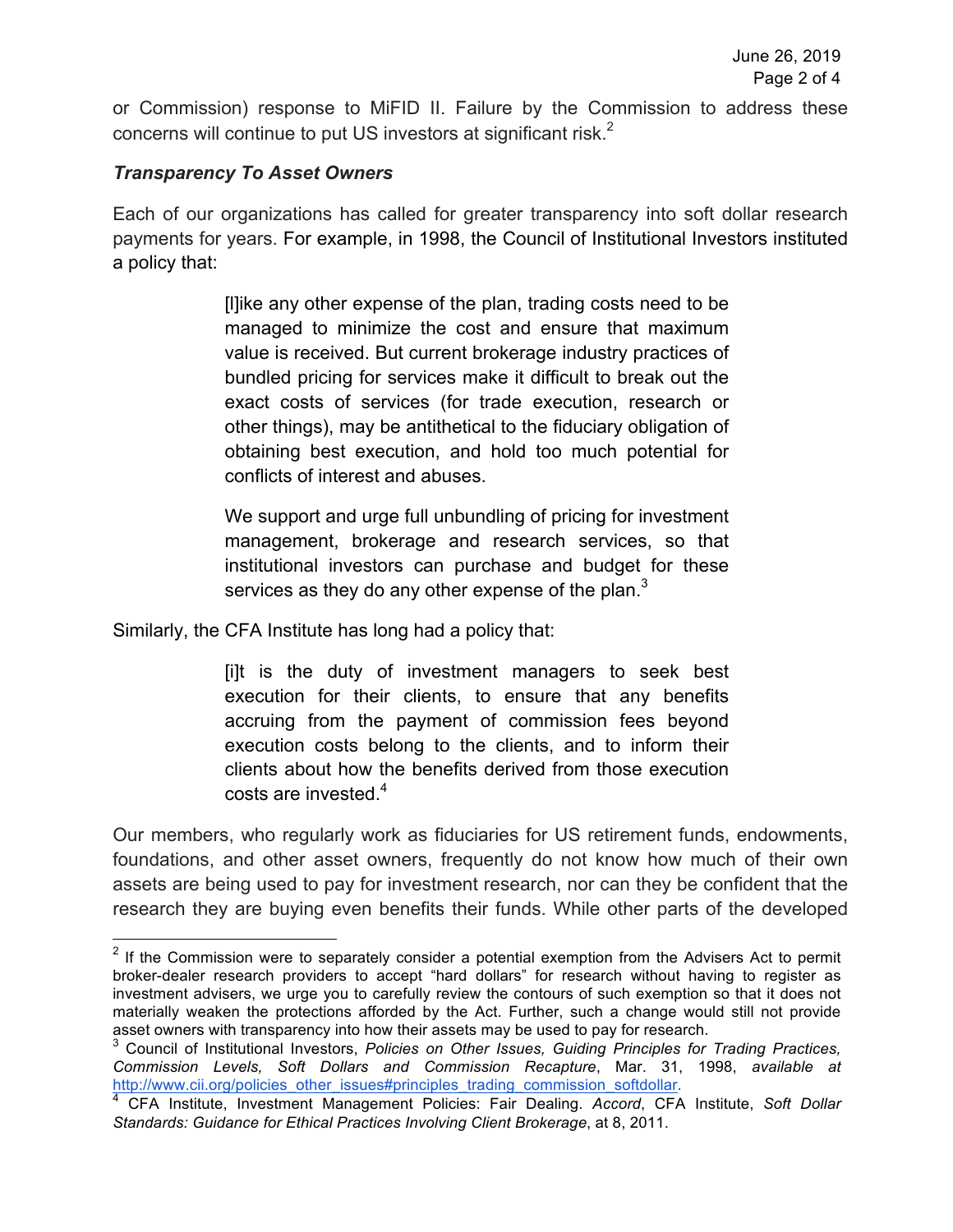world have adopted research cost transparency (or gone further in the name of protecting investors), the US regulatory regime has not changed in decades.

Correcting US policy to provide greater transparency and flexibility in the payments for research has never been more essential. With the implementation of MiFID II and the PRIIPS regimes in Europe, many European asset owners are no longer being asked to pay for research.<sup>5</sup> This trend appears to be spreading globally.

If a global adviser were to want to continue to use its clients' commissions to pay for research, it can. But that would now often include mostly (or only) US asset owners. Put simply, US retirement funds, endowments, foundations, and other asset owners are now at risk for subsidizing research for others around the world. And they generally have no transparency into those additional costs.

## *Adviser Choice*

Some research providers, including broker-dealers, have asserted that the Investment Advisers Act of 1940 and subsequent interpretations of it impede their ability to accept payments that are not explicitly tied to transactions or commissions. Further, some pensions and investment managers and advisers have expressed concerns that these provisions may impede their abilities to price competitively, and separately, shop for the best research and trading services.<sup>6</sup>

In particular, as interpreted, the law may require research providers to register as investment advisers if they directly receive a "hard dollar" payment from their customers. While many research providers are registered as investment advisers or are otherwise willing to accept "hard dollar" payments, many are not. Further, we understand that some broker-dealer research providers who currently do not accept hard dollar payments have indicated that they may decrease or eliminate their provision of research if they were to be forced to register as investment advisers.

We understand that the Commission is considering various mechanisms to permit research providers to accept payments from adviser (as opposed to asset owner) funds.

<sup>&</sup>lt;sup>5</sup> While MiFID II permits client funds to be used to pay for research through a Research Payment Account, we understand that the overwhelming majority of asset managers have declined to utilize this framework.

 $6$  We also note that some research providers don't provide their customers with clear pricing of costs for research, even upon request.